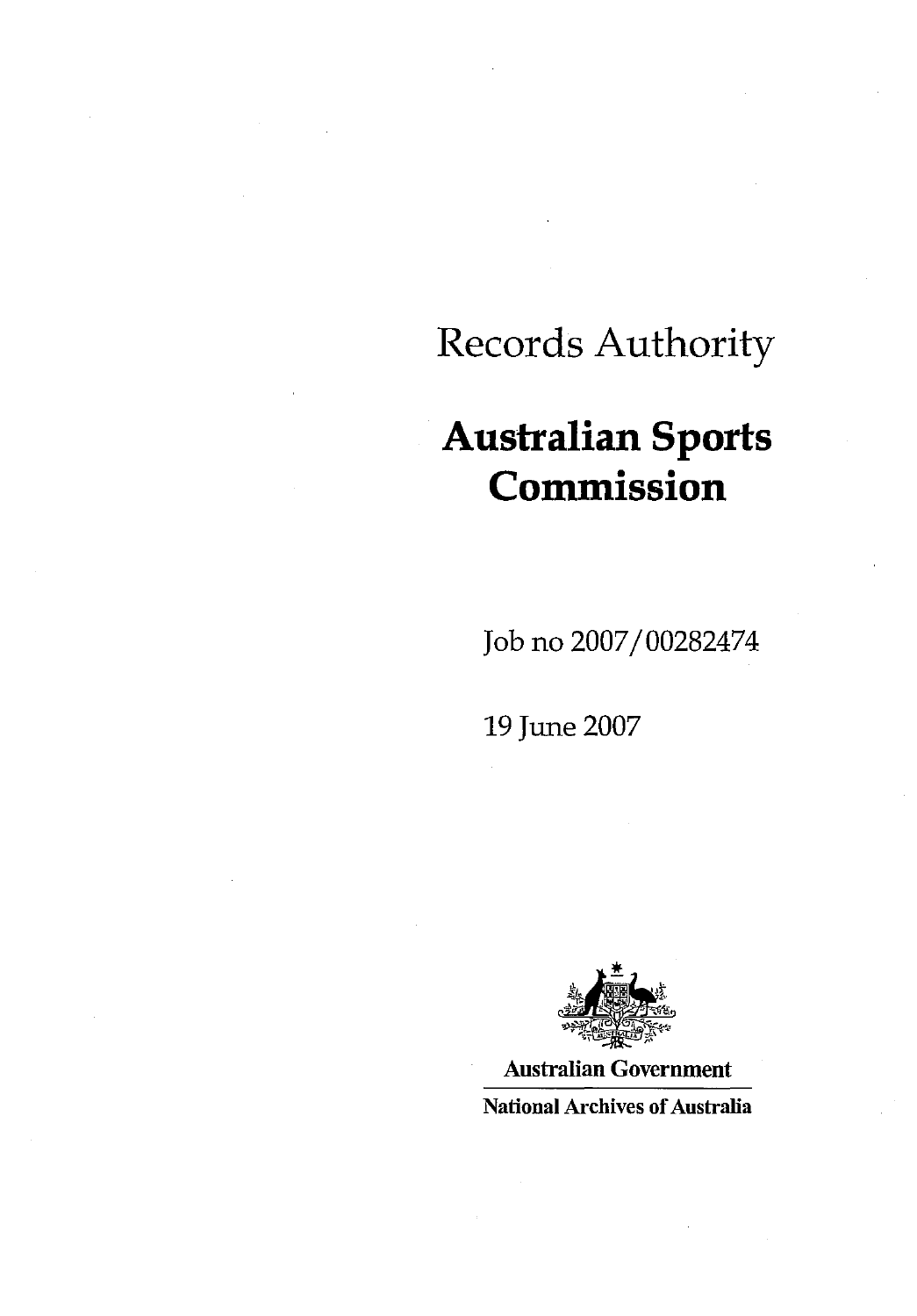$\bar{z}$ 

#### © Commonwealth of Australia 2007

This work is copyright. Apart from any use as permitted under the Copyright Act 1968 no part may be reproduced by any process without prior written permission from the National Archives of Australia. Requests and inquiries concerning reproduction and rights should be directed to the Publications Manager, National Archives of Australia, PO Box 7425, Canberra Mail Centre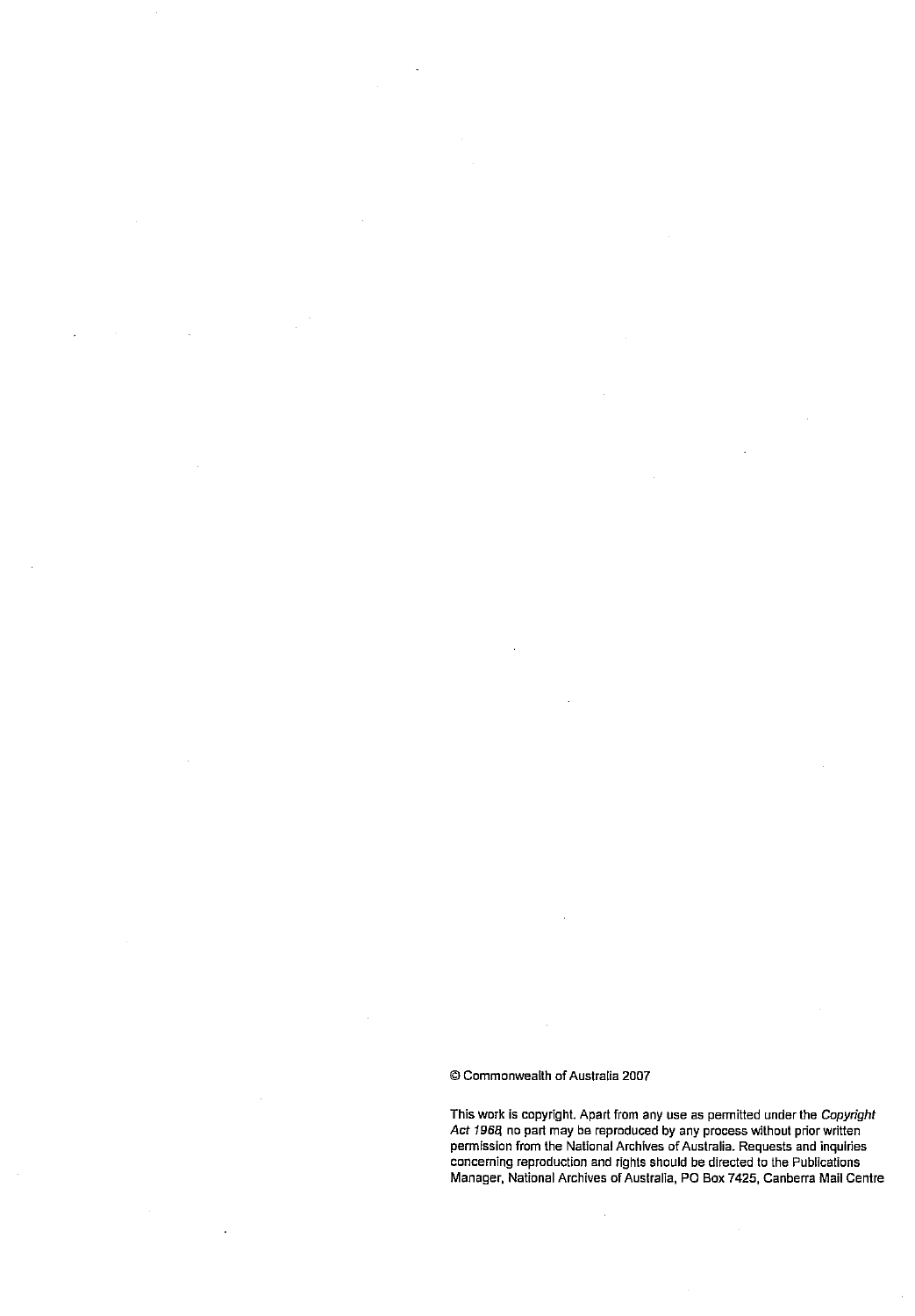### RDA Job No 2007/00282474

#### **AUTHORISATION**

### **RECORDS AUTHORITY**

Person to whom notice of authorisation is given:

The Chief Executive Officer **Australian Sports Commission Leverrier Crescent BRUCE ACT 2617 AUSTRALIA** 

and the company of the company of the company of the company of the company of the company of the company of t<br>The company of the company of the company of the company of the company of the company of the company of the c

AUTHORISES ARRANGEMENTS FOR THE DISPOSAL OF RECORDS IN ACCORDANCE WITH SECTION 24(2)(b) OF THE ARCHIVES ACT 1983

**Application:** 

Purpose:

Flood damaged records held by the Australian Sports Commission, Hunter Valley

This authorisation applies to only the disposal of the records described on the authority in accordance with the disposal action specified on the authority. The authority will apply only if disposal takes place with the consent of the agency that is responsible at the time of disposal for the functions documented in the records concerned.

**Authorising Officer** National Archives of Australia

Ross Gibbs Director General

Date of issue: 19 June 2007

Date of amendment: n/a Expiry date: n/a